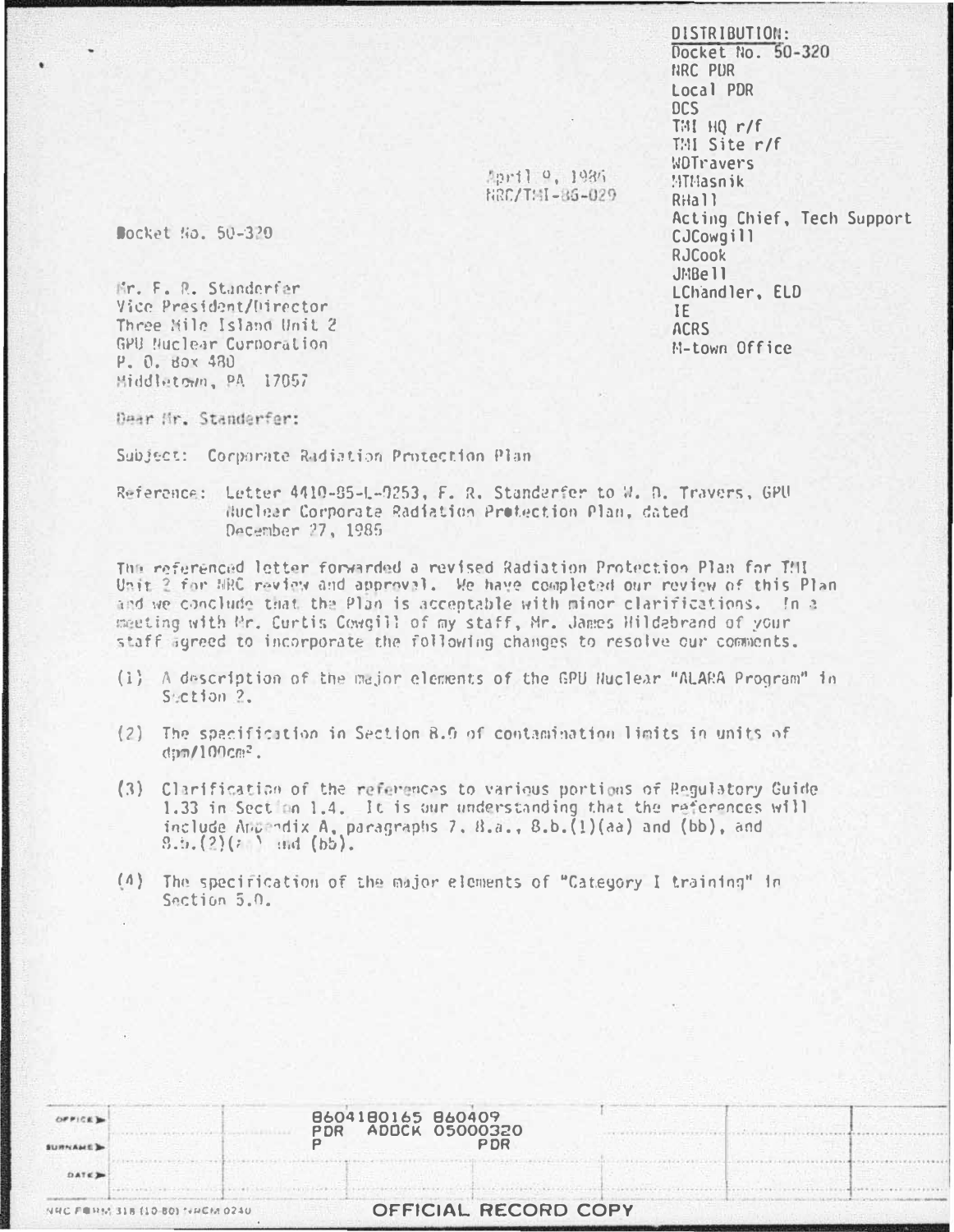## - Hr. F. R. Standerfer

If your understanding of the agreement is different from this, please contact us within seven days of receiving this letter. Please provide a copy of your revised Plan.

Sincerely,

ORIGINAL SIGNED BY: William D. Trovers William D. Travers Director THI-2 Cleanup Project Directorate

cc: T. F. Demnitt R. E. Rogan S. Levin W. H. Linton d. d. Syrne A. H. Miller Service Distribution List (see attached)

|                                                              |  |  |  |  |  | OFFICED THORRS MIRPSON THICPD THICPL CONGITER COMMUNICATION OF THE COMMUNICATION OF THE COMMUNICATION OF THE COMMUNICATION OF THE COMMUNICATION OF THE COMMUNICATION OF THE COMMUNICATION OF THE COMMUNICATION OF THE COMMUNIC |  |  |  |
|--------------------------------------------------------------|--|--|--|--|--|--------------------------------------------------------------------------------------------------------------------------------------------------------------------------------------------------------------------------------|--|--|--|
|                                                              |  |  |  |  |  |                                                                                                                                                                                                                                |  |  |  |
|                                                              |  |  |  |  |  |                                                                                                                                                                                                                                |  |  |  |
| NRC FORM 318 (1080) NACM 0240<br><b>OFFICIAL RECORD COPY</b> |  |  |  |  |  |                                                                                                                                                                                                                                |  |  |  |